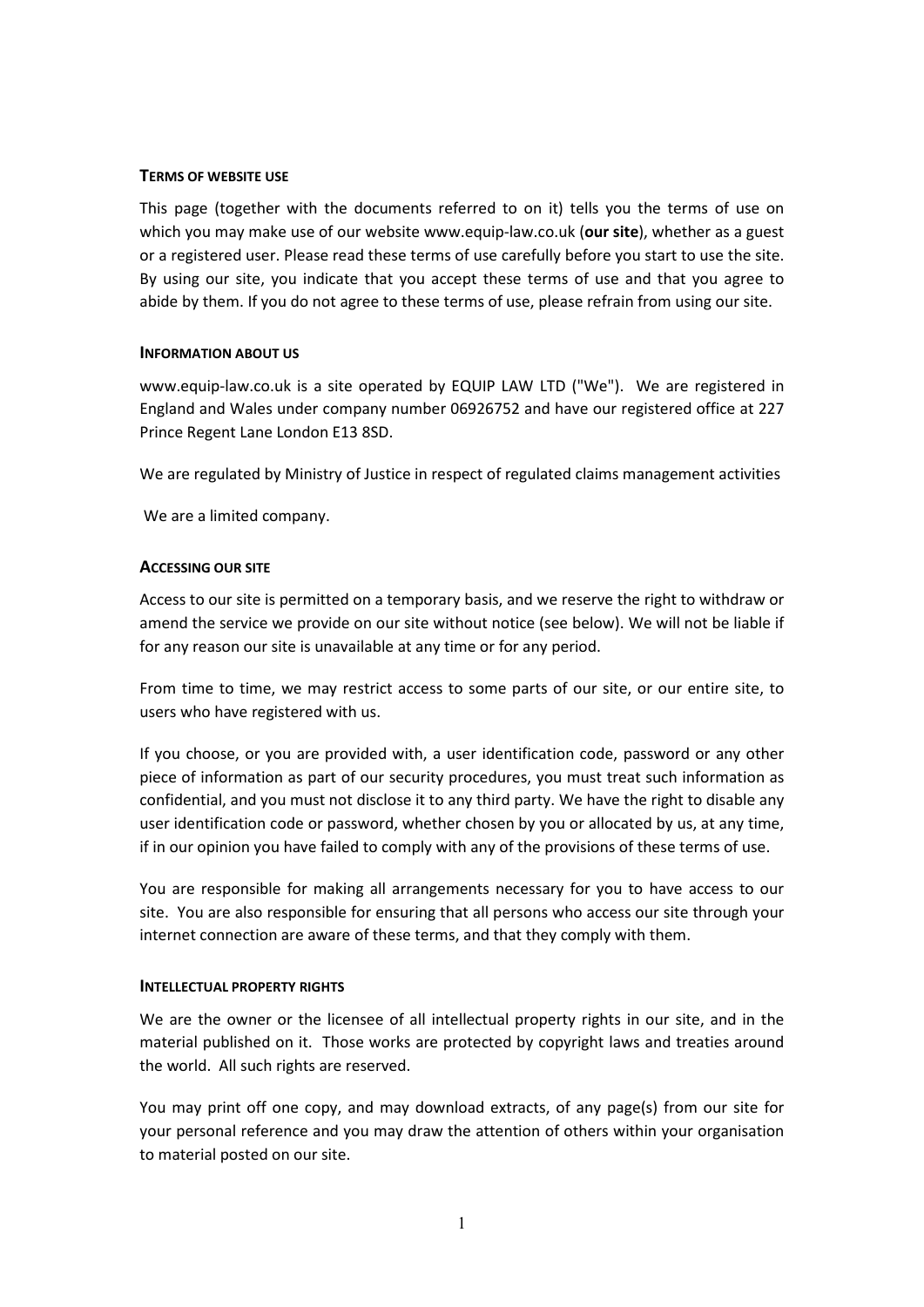You must not modify the paper or digital copies of any materials you have printed off or downloaded in any way, and you must not use any illustrations, photographs, video or audio sequences or any graphics separately from any accompanying text.

Our status (and that of any identified contributors) as the authors of material on our site must always be acknowledged.

You must not use any part of the materials on our site for commercial purposes without obtaining a licence to do so from us or our licensors.

If you print off, copy or download any part of our site in breach of these terms of use, your right to use our site will cease immediately and you must, at our option, return or destroy any copies of the materials you have made.

## **RELIANCE ON INFORMATION POSTED**

Commentary and other materials posted on our site are not intended to amount to advice on which reliance should be placed. We therefore disclaim all liability and responsibility arising from any reliance placed on such materials by any visitor to our site, or by anyone who may be informed of any of its contents.

### **OUR SITE CHANGES REGULARLY**

We aim to update our site regularly, and may change the content at any time. If the need arises, we may suspend access to our site, or close it indefinitely. Any of the material on our site may be out of date at any given time, and we are under no obligation to update such material.

#### **OUR LIABILITY**

The material displayed on our site is provided without any guarantees, conditions or warranties as to its accuracy. To the extent permitted by law, we, other members of our group of companies and third parties connected to us hereby expressly exclude:

- All conditions, warranties and other terms which might otherwise be implied by statute, common law or the law of equity.
- Any liability for any direct, indirect or consequential loss or damage incurred by any user in connection with our site or in connection with the use, inability to use, or results of the use of our site, any websites linked to it and any materials posted on it, including, without limitation any liability for:
- loss of income or revenue;
- loss of business:
- loss of profits or contracts:
- loss of anticipated savings;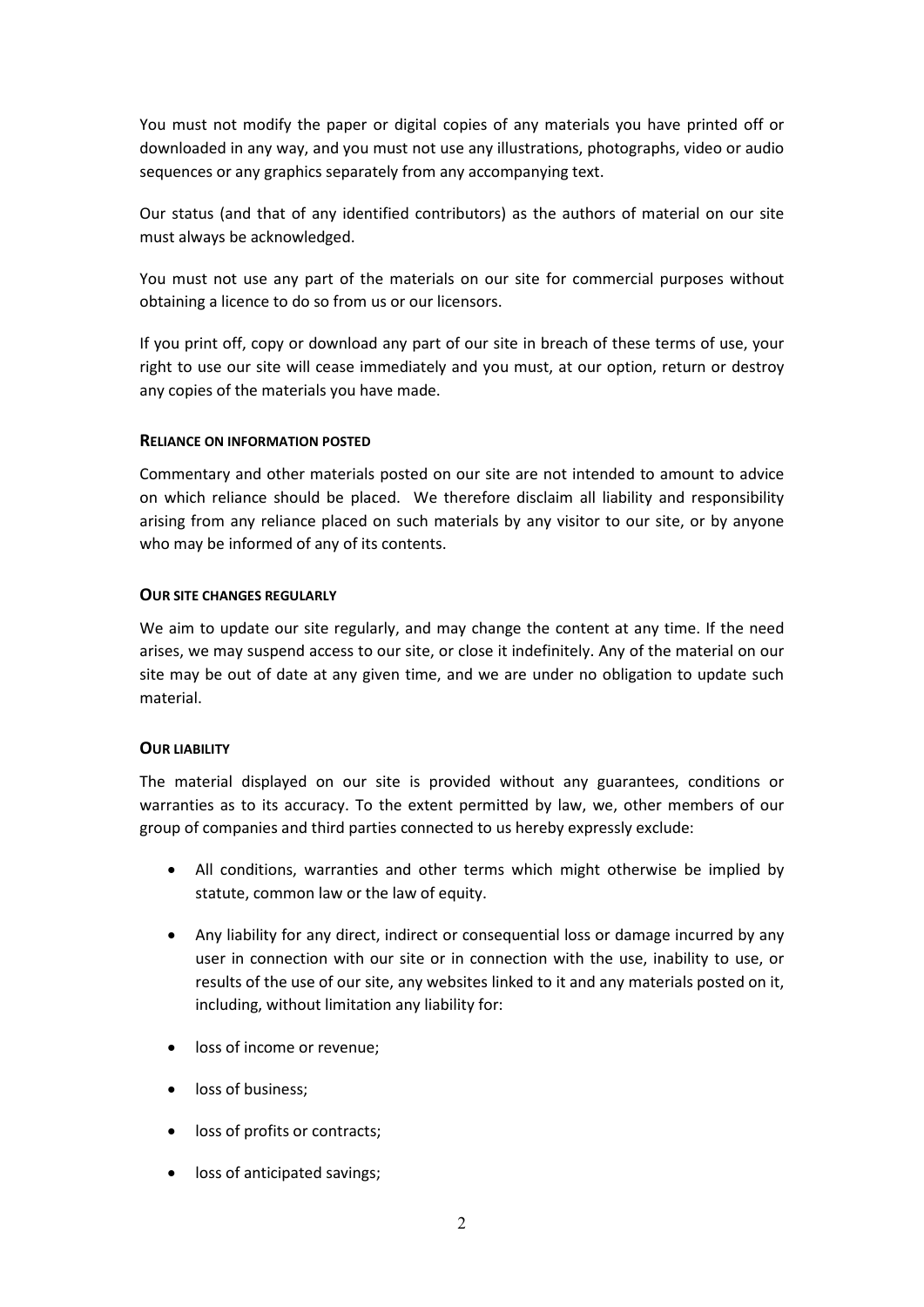- loss of data;
- loss of goodwill;
- wasted management or office time; and

for any other loss or damage of any kind, however arising and whether caused by tort (including negligence), breach of contract or otherwise, even if foreseeable, provided that this condition shall not prevent claims for loss of or damage to your tangible property or any other claims for direct financial loss that are not excluded by any of the categories set out above.

This does not affect our liability for death or personal injury arising from our negligence, nor our liability for fraudulent misrepresentation or misrepresentation as to a fundamental matter, nor any other liability which cannot be excluded or limited under applicable law.

# **INFORMATION ABOUT YOU AND YOUR VISITS TO OUR SITE**

We process information about you in accordance with our privacy policy. By using our site, you consent to such processing and you warrant that all data provided by you is accurate.

# **VIRUSES, HACKING AND OTHER OFFENCES**

You must not misuse our site by knowingly introducing viruses, trojans, worms, logic bombs or other material which is malicious or technologically harmful. You must not attempt to gain unauthorised access to our site, the server on which our site is stored or any server, computer or database connected to our site. You must not attack our site via a denial-ofservice attack or a distributed denial-of service attack.

By breaching this provision, you would commit a criminal offence under the Computer Misuse Act 1990. We will report any such breach to the relevant law enforcement authorities and we will co-operate with those authorities by disclosing your identity to them. In the event of such a breach, your right to use our site will cease immediately.

We will not be liable for any loss or damage caused by a distributed denial-of-service attack, viruses or other technologically harmful material that may infect your computer equipment, computer programs, data or other proprietary material due to your use of our site or to your downloading of any material posted on it, or on any website linked to it.

# **LINKING TO OUR SITE**

You may link to our home page, provided you do so in a way that is fair and legal and does not damage our reputation or take advantage of it, but you must not establish a link in such a way as to suggest any form of association, approval or endorsement on our part where none exists.

You must not establish a link from any website that is not owned by you.